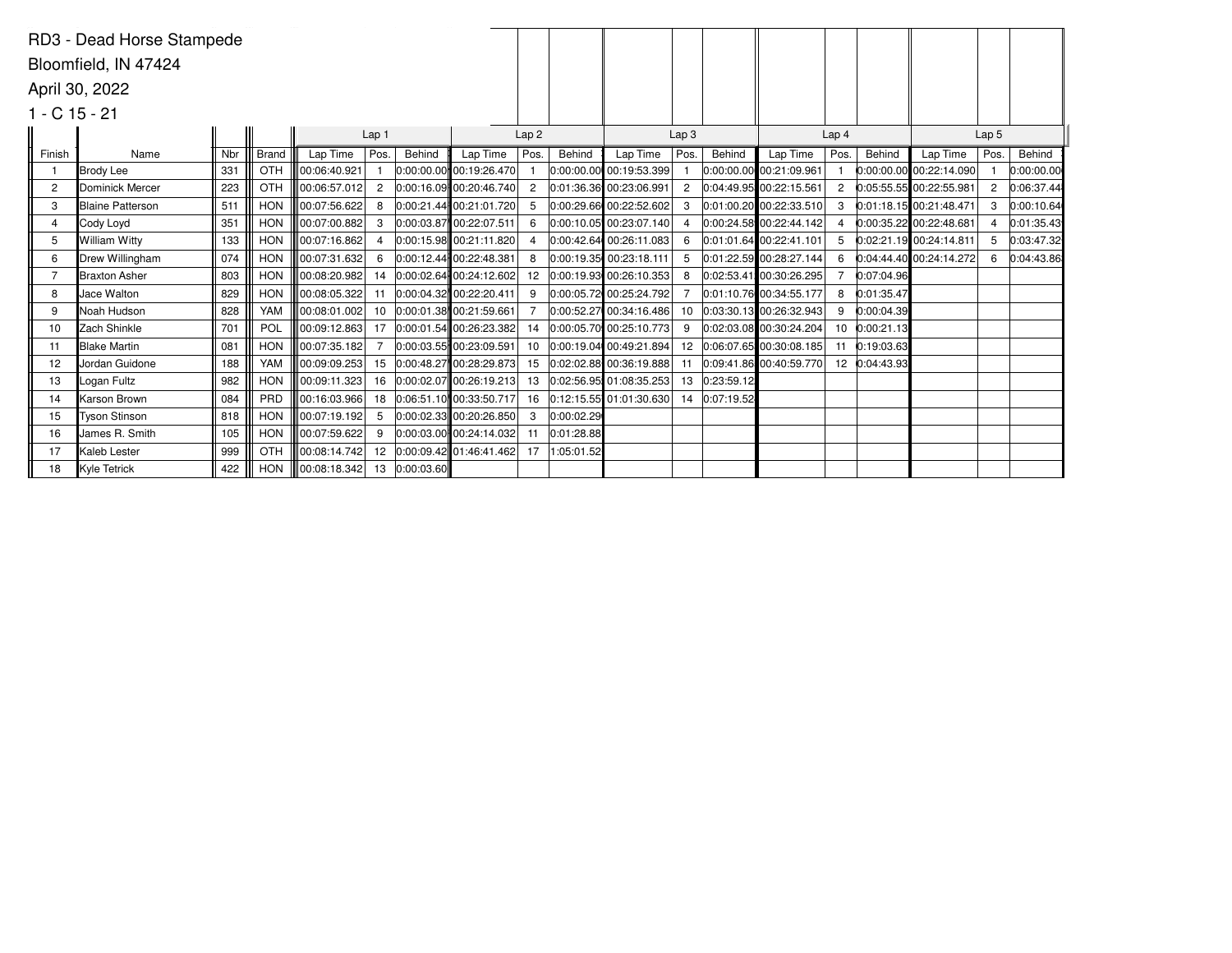|                | RD3 - Dead Horse Stampede |     |            |              |                  |            |                           |      |            |                           |                  |            |                             |                  |            |                           |                  |            |
|----------------|---------------------------|-----|------------|--------------|------------------|------------|---------------------------|------|------------|---------------------------|------------------|------------|-----------------------------|------------------|------------|---------------------------|------------------|------------|
|                | Bloomfield, IN 47424      |     |            |              |                  |            |                           |      |            |                           |                  |            |                             |                  |            |                           |                  |            |
|                | April 30, 2022            |     |            |              |                  |            |                           |      |            |                           |                  |            |                             |                  |            |                           |                  |            |
|                | 2- C Junior 22 - 29       |     |            |              |                  |            |                           |      |            |                           |                  |            |                             |                  |            |                           |                  |            |
|                |                           |     |            |              | Lap <sub>1</sub> |            |                           | Lap2 |            |                           | Lap <sub>3</sub> |            |                             | Lap <sub>4</sub> |            |                           | Lap <sub>5</sub> |            |
| Finish         | Name                      | Nbr | Brand      | Lap Time     | Pos.             | Behind     | Lap Time                  | Pos. | Behind     | Lap Time                  | Pos.             | Behind     | Lap Time                    | Pos.             | Behind     | Lap Time                  | Pos.             | Behind     |
|                | Jerad Brenton             | 230 | <b>HON</b> | 00:07:43.653 |                  |            | $0:00:00.00$ 00:21:51.800 |      |            | 0:00:00.00 00:23:15.671   |                  |            | $ 0:00:00.00 $ 00:27:22.623 |                  |            | $0:00:00.00$ 00:27:27.954 |                  | 0:00:00.00 |
| $\overline{c}$ | Beau Lang                 | 101 | <b>HON</b> | 00:07:47.653 |                  |            | 0:00:02.12 00:23:04.811   |      |            | 0:01:14.82 00:27:38.493   |                  |            | $ 0:00:36.09 $ 00:24:36.132 |                  |            | $0:01:31.91$ 00:24:48.892 |                  | 0:00:14.28 |
| 3              | Uesey Freeman             | 263 | <b>HON</b> | 00:07:55.602 | -5               |            | 0:00:07.94 00:23:29.162   |      |            | $0:00:32.30$ 00:25:41.842 |                  |            | 0:04:13.24 00:23:20.732     | 2                |            | $0:00:13.59$ 00:29:26.594 |                  | 0:01:57.95 |
| 4              | <b>Tyler Mcnabb</b>       | 137 | <b>HON</b> | 00:07:44.953 | $\overline{c}$   |            | $0:00:01.30$ 00:24:34.801 |      |            | 0:00:54.99 00:25:35.113   |                  |            | 0:00:48.26 00:26:32.723     | 5                |            | 0:01:20.50 00:29:26.684   |                  | 0:04:00.34 |
| 5              | Greg Fransted             | 318 | OTH        | 00:07:45.533 | 3                |            | $0:00:00.58$ 00:21:52.110 |      |            | 0:00:02.19 00:23:15.721   |                  |            | 0:00:02.24 00:28:41.814     | 3                | 0:01:07.84 |                           |                  |            |
| 6              | Austin Wallace            | 147 | <b>HON</b> | 00:10:21.814 | -6               |            | $0.02:26.21$ 00:30:25.035 |      |            | $0.08:27.09$ 00:30:07.484 | 6                | 0:12:23.37 |                             |                  |            |                           |                  |            |
|                | Zac Mc Lain               | 887 | <b>KAW</b> | 00:21:24.112 | 8                |            | $0.07:29.61$ 00:34:48.920 |      | 0:15:26.18 |                           |                  |            |                             |                  |            |                           |                  |            |
| 8              | Aaron Cohee               | 542 | <b>HON</b> | 00:13:54.496 |                  | 0:03:32.68 |                           |      |            |                           |                  |            |                             |                  |            |                           |                  |            |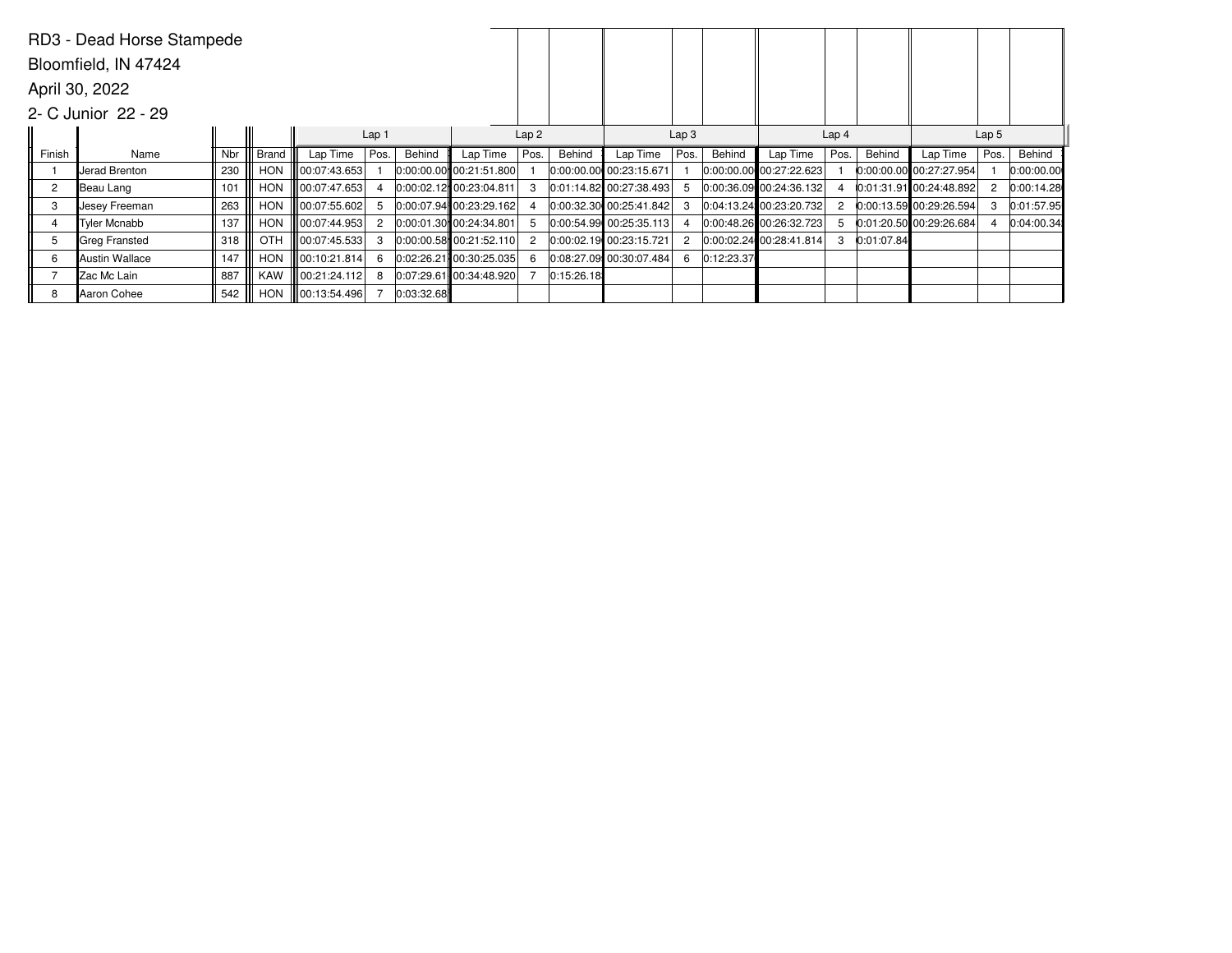|                | RD3 - Dead Horse Stampede |     |            |                      |                  |        |                             |      |        |                         |                  |            |                             |                  |            |          |                  |        |
|----------------|---------------------------|-----|------------|----------------------|------------------|--------|-----------------------------|------|--------|-------------------------|------------------|------------|-----------------------------|------------------|------------|----------|------------------|--------|
|                | Bloomfield, IN 47424      |     |            |                      |                  |        |                             |      |        |                         |                  |            |                             |                  |            |          |                  |        |
|                | April 30, 2022            |     |            |                      |                  |        |                             |      |        |                         |                  |            |                             |                  |            |          |                  |        |
|                | $3 - C$ Senior $40+$      |     |            |                      |                  |        |                             |      |        |                         |                  |            |                             |                  |            |          |                  |        |
|                |                           |     |            |                      | Lap <sub>1</sub> |        |                             | Lap2 |        |                         | Lap <sub>3</sub> |            |                             | Lap <sub>4</sub> |            |          | Lap <sub>5</sub> |        |
| Finish         | Name                      | Nbr | Brand      | Lap Time             | Pos.             | Behind | Lap Time                    | Pos. | Behind | Lap Time                | Pos.             | Behind     | Lap Time                    | Pos.             | Behind     | Lap Time | Pos.             | Behind |
|                | <b>I</b> Jerrod Adams     | 690 | KTM        | $\ $ 00:08:42.943    |                  |        | $ 0:00:00.00 $ 00:25:20.342 |      |        | 0:00:00.00 00:26:50.783 |                  |            | $ 0:00:00.00 $ 00:32:18.496 |                  | 0:00:00.00 |          |                  |        |
| $\overline{c}$ | Philip Reed               | 042 | <b>HON</b> | $\  00:13:29.396 \ $ | 3                |        | 0.04:43.11 00:27:09.513     | 2    |        | 0:06:35.62 00:36:01.077 |                  |            | 0:02:10.18 00:32:26.246     |                  | 0:15:53.66 |          |                  |        |
| 3              | Michael Malott            | 381 | <b>OTH</b> | 00:08:46.283         | $\mathcal{P}$    |        | $ 0:00:03.34 $ 00:37:01.848 |      |        | 0:05:09.22 00:28:41.674 | $\overline{2}$   | 0:13:35.73 |                             |                  |            |          |                  |        |
|                | Denny Bayne               | 661 | <b>HON</b> | $\  00:13:46.116 \ $ |                  |        | 0:00:16.72 00:38:15.258     |      |        | 0:06:13.24 00:39:03.339 | 4                | 0:14:24.72 |                             |                  |            |          |                  |        |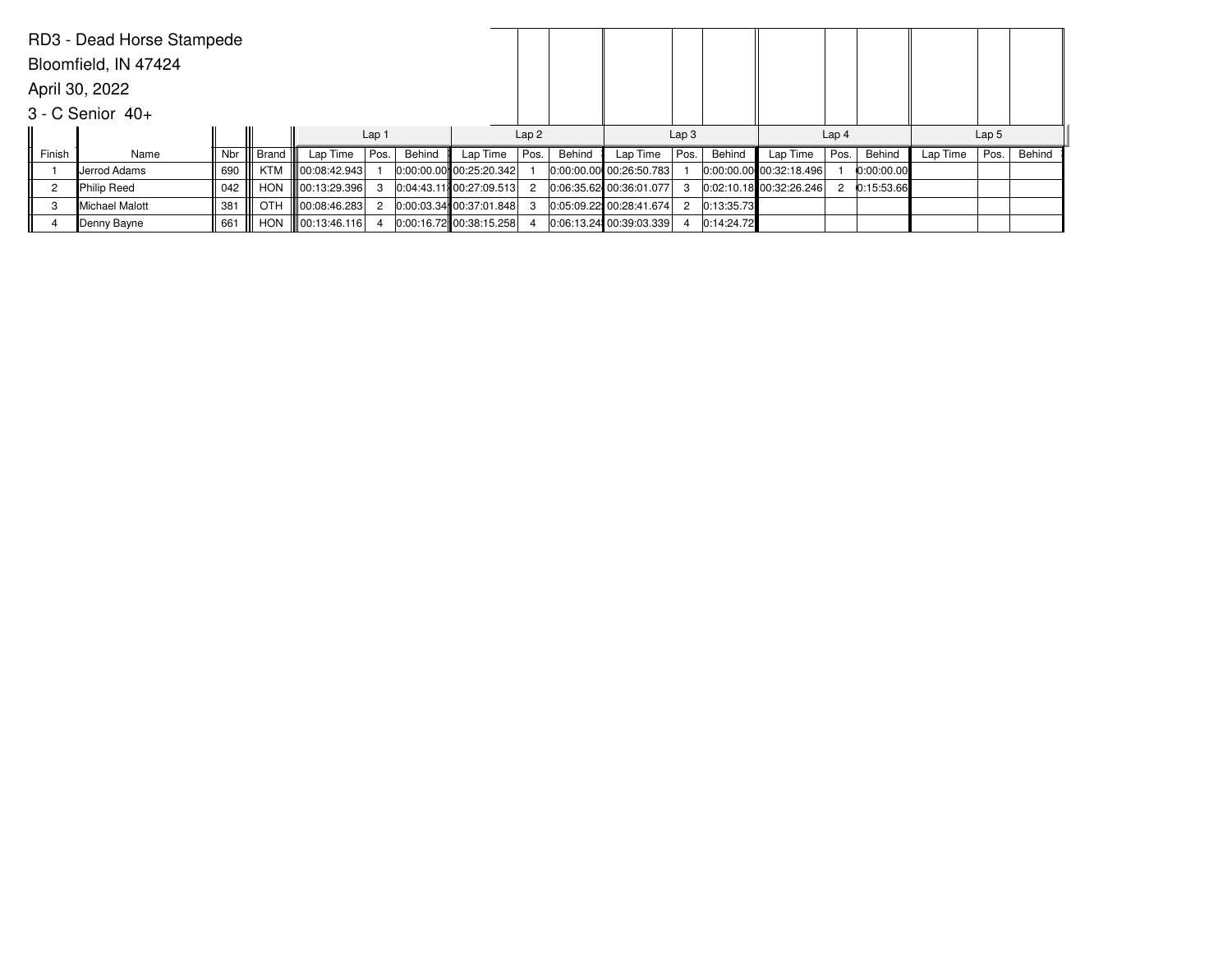|                | RD3 - Dead Horse Stampede |     |            |              |                  |            |                             |      |            |                           |                  |            |                             |                  |            |                           |                  |            |
|----------------|---------------------------|-----|------------|--------------|------------------|------------|-----------------------------|------|------------|---------------------------|------------------|------------|-----------------------------|------------------|------------|---------------------------|------------------|------------|
|                | Bloomfield, IN 47424      |     |            |              |                  |            |                             |      |            |                           |                  |            |                             |                  |            |                           |                  |            |
|                | April 30, 2022            |     |            |              |                  |            |                             |      |            |                           |                  |            |                             |                  |            |                           |                  |            |
|                | $3 - C$ Vet $30 +$        |     |            |              |                  |            |                             |      |            |                           |                  |            |                             |                  |            |                           |                  |            |
|                |                           |     |            |              | Lap <sub>1</sub> |            |                             | Lap2 |            |                           | Lap <sub>3</sub> |            |                             | Lap <sub>4</sub> |            |                           | Lap <sub>5</sub> |            |
| Finish         | Name                      | Nbr | Brand      | Lap Time     | Pos.             | Behind     | Lap Time                    | Pos. | Behind     | Lap Time                  | Pos.             | Behind     | Lap Time                    | Pos.             | Behind     | Lap Time                  | Pos.             | Behind     |
|                | Brent Johnson             | 287 | <b>HON</b> | 00:07:54.723 | 3                |            | 0:00:00.96 00:23:38.521     |      |            | 0:00:19.09 00:25:50.823   |                  |            | $ 0:00:00.00 $ 00:25:58.472 |                  |            | $0:00:00.00$ 00:25:56.123 |                  | 0:00:00.00 |
| $\overline{c}$ | <b>Jared Maners</b>       | 712 | <b>HON</b> | 00:07:53.763 | $\overline{2}$   |            | 0:00:06.78 00:23:49.081     |      |            | 0:00:09.60 00:28:15.524   |                  |            | $ 0:02:34.30 $ 00:33:25.526 | $\overline{2}$   | 0:10:01.35 |                           |                  |            |
| 3              | Mardi Ream                | 203 | <b>HON</b> | 00:08:06.053 | 4                |            | $ 0:00:11.33 $ 00:23:08.101 |      |            | $0:00:00.00$ 00:44:40.902 | 5                |            | $ 0:00:13.76 $ 00:29:11.434 | 3                | 0:11:42.59 |                           |                  |            |
| 4              | Shane Cooper              | 333 | <b>HON</b> | 00:10:44.994 |                  |            | $0:01:04.84$ 00:37:26.778   |      |            | 0:12:18.97 00:27:29.524   |                  |            | 0:10:56.50 00:30:10.784     | 4                | 0:00:45.59 |                           |                  |            |
| 5              | lShawn Cochran            | 409 | YAM        | 00:09:40.154 | 6                |            | 0:01:02.69 00:26:12.642     |      |            | 0:00:46.07 00:28:51.994   | 3                | 0:04:46.42 |                             |                  |            |                           |                  |            |
| 6              | Jesse Bryant              | 227 | <b>HON</b> | 00:08:37.463 | -5               |            | 0:00:31.41 00:26:29.263     |      |            | $0.00:23.98$ 00:40:58.820 | 6                | 0:00:10.49 |                             |                  |            |                           |                  |            |
|                | Ethan Parsons             | 540 | <b>HON</b> | 00:07:46.983 |                  |            | $ 0:00:00.00 $ 00:26:55.762 |      | 0:02:59.90 |                           |                  |            |                             |                  |            |                           |                  |            |
| 8              | Bradley Price             | 747 | YAM        | 00:13:28.475 | 8                | 0:02:43.48 |                             |      |            |                           |                  |            |                             |                  |            |                           |                  |            |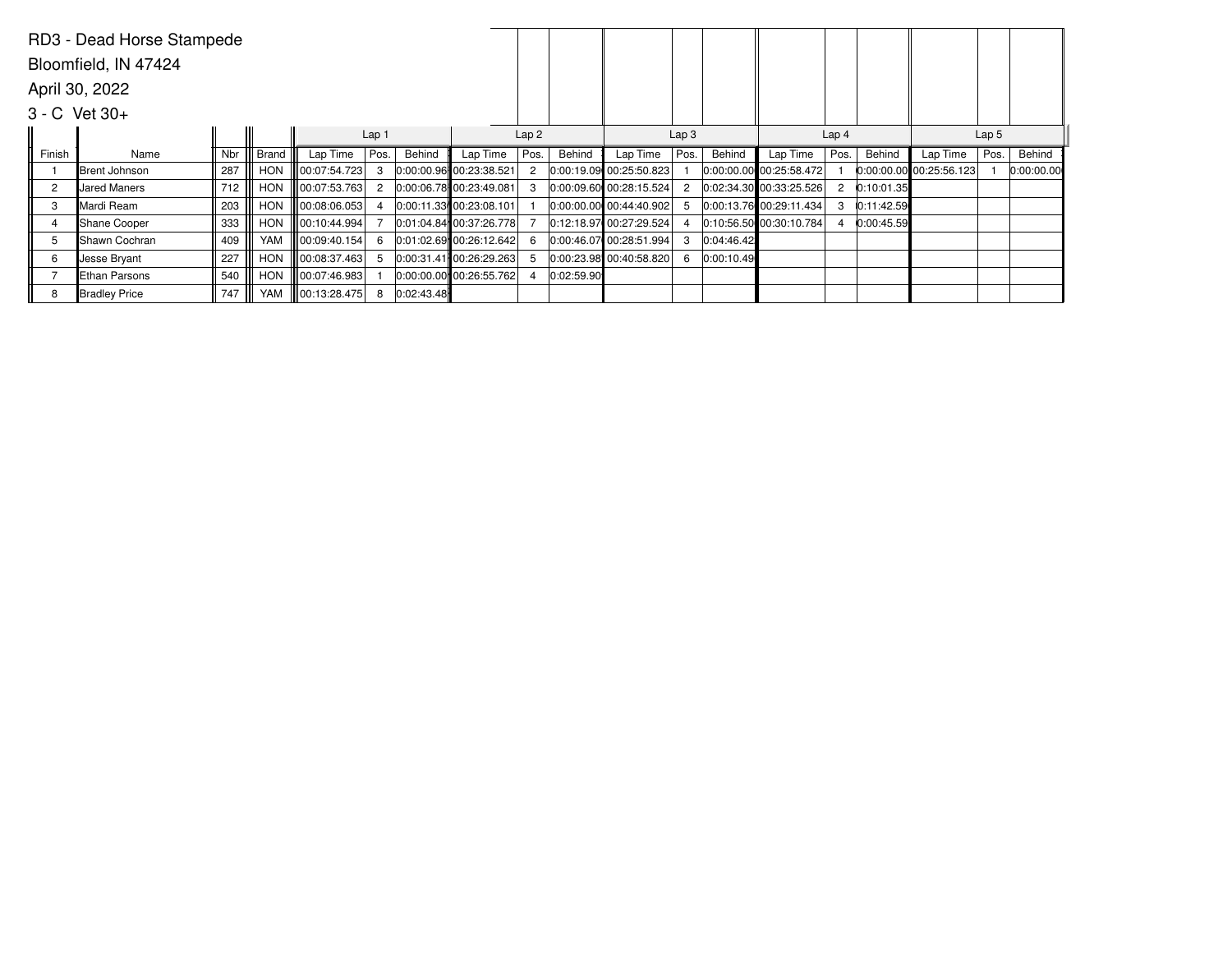|        | RD3 - Dead Horse Stampede |     |       |                      |                  |        |                             |                  |        |                           |                  |        |                             |                  |              |          |                  |        |
|--------|---------------------------|-----|-------|----------------------|------------------|--------|-----------------------------|------------------|--------|---------------------------|------------------|--------|-----------------------------|------------------|--------------|----------|------------------|--------|
|        | Bloomfield, IN 47424      |     |       |                      |                  |        |                             |                  |        |                           |                  |        |                             |                  |              |          |                  |        |
|        | April 30, 2022            |     |       |                      |                  |        |                             |                  |        |                           |                  |        |                             |                  |              |          |                  |        |
|        | $4 - 4 \times 4$ Novice   |     |       |                      |                  |        |                             |                  |        |                           |                  |        |                             |                  |              |          |                  |        |
|        |                           |     |       |                      | Lap <sub>1</sub> |        |                             | Lap <sub>2</sub> |        |                           | Lap <sub>3</sub> |        |                             | Lap <sub>4</sub> |              |          | Lap <sub>5</sub> |        |
| Finish | Name                      | Nbr | Brand | Lap Time             | Pos.             | Behind | Lap Time                    | Pos.             | Behind | Lap Time                  | Pos.             | Behind | Lap Time                    | Pos.             | Behind       | Lap Time | Pos.             | Behind |
|        | Zackery Clark             | 115 | CAM   | $\  00:09:15.383 \ $ |                  |        | $ 0:00:00.00 $ 00:27:37.864 |                  |        | $0:00:00.00$ 00:26:58.593 |                  |        | $ 0:00:00.00 $ 00:26:26.933 |                  | 0:00:00.00   |          |                  |        |
|        | ∥Jake Layer               | 355 |       | CAM    00:09:33.564  | $\overline{2}$   |        | 0:00:18.18 00:38:28.079     | $\overline{2}$   |        | 0:11:08.39 00:30:48.864   | $\mathbf{2}$     |        | $0:14:58.66$ 00:36:02.528   |                  | 2 0:24:34.26 |          |                  |        |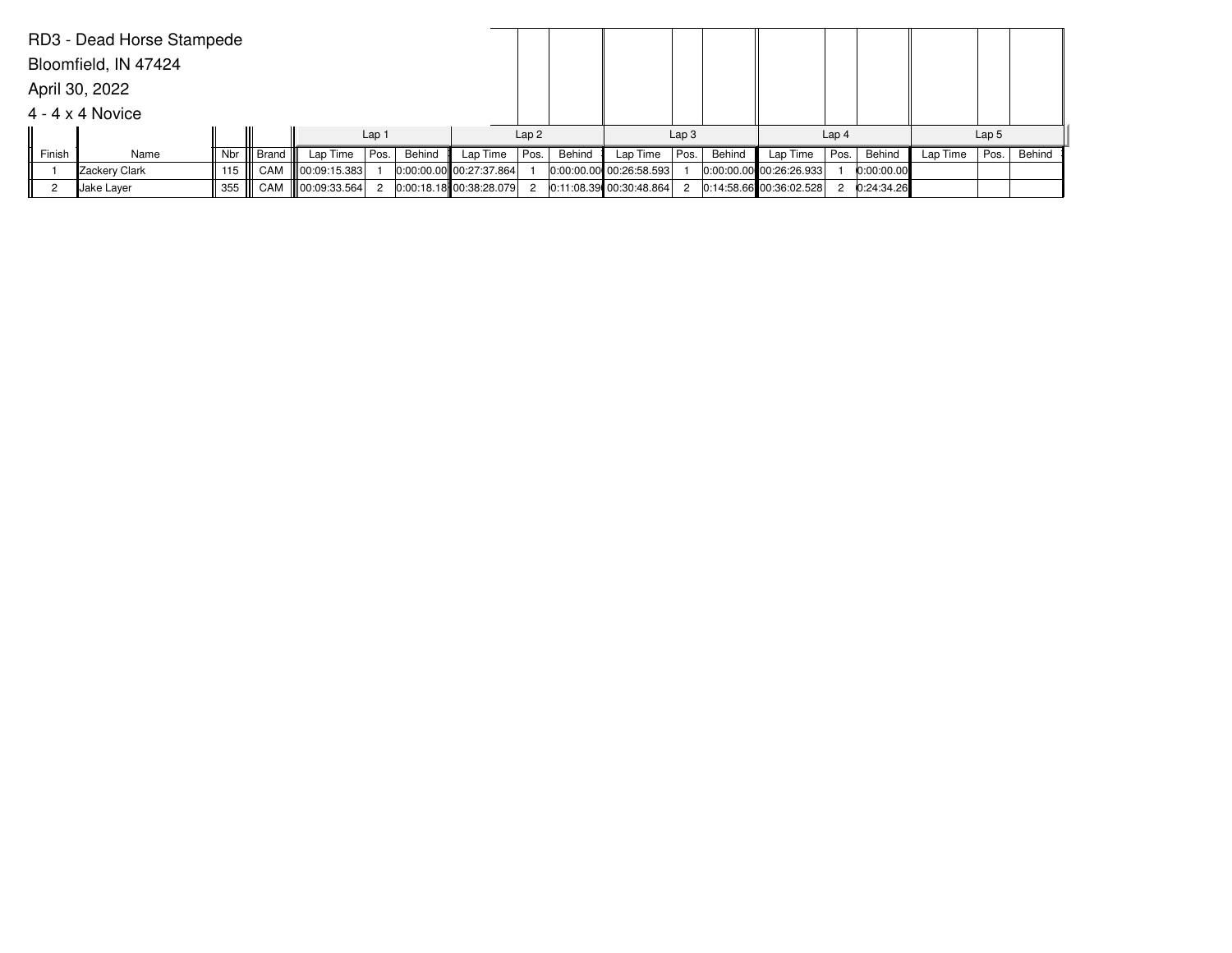|        | RD3 - Dead Horse Stampede |     |            |                      |                  |            |                             |      |            |                         |                  |            |          |                  |        |          |                  |        |
|--------|---------------------------|-----|------------|----------------------|------------------|------------|-----------------------------|------|------------|-------------------------|------------------|------------|----------|------------------|--------|----------|------------------|--------|
|        | Bloomfield, IN 47424      |     |            |                      |                  |            |                             |      |            |                         |                  |            |          |                  |        |          |                  |        |
|        | April 30, 2022            |     |            |                      |                  |            |                             |      |            |                         |                  |            |          |                  |        |          |                  |        |
|        | $5 - Sport \leq 400CC$ )  |     |            |                      |                  |            |                             |      |            |                         |                  |            |          |                  |        |          |                  |        |
|        |                           |     |            |                      | Lap <sub>1</sub> |            |                             | Lap2 |            |                         | Lap <sub>3</sub> |            |          | Lap <sub>4</sub> |        |          | Lap <sub>5</sub> |        |
| Finish | Name                      | Nbr | Brand      | Lap Time             | Pos.             | Behind     | Lap Time                    | Pos. | Behind     | Lap Time                | Pos.             | Behind     | Lap Time | Pos.             | Behind | Lap Time | Pos.             | Behind |
|        | <b>I</b> Jackson Brewer   | 735 | OTH        | 00:07:41.233         |                  |            | $ 0:00:00.00 $ 00:23:12.731 |      |            | 0:00:00.00 00:25:15.832 |                  | 0:00:00.00 |          |                  |        |          |                  |        |
| 2      | Uared Graves              | 675 | <b>HON</b> | 00:07:51.783         | $\overline{2}$   |            | $0:00:10.55$ 00:25:18.793   | 2    |            | 0:02:16.61 00:29:08.023 | 2                | 0:06:08.80 |          |                  |        |          |                  |        |
| 3      | Brandon Nicholson         | 041 | <b>HON</b> | $\  00:09:58.034 \ $ |                  |            | $0:00:04.04$ 01:04:31.282   | 3    | 0:41:18.74 |                         |                  |            |          |                  |        |          |                  |        |
|        | Ross Lynas                | 561 | <b>HON</b> | $\  00:09:53.994 \ $ | 3                | 0:02:02.21 |                             |      |            |                         |                  |            |          |                  |        |          |                  |        |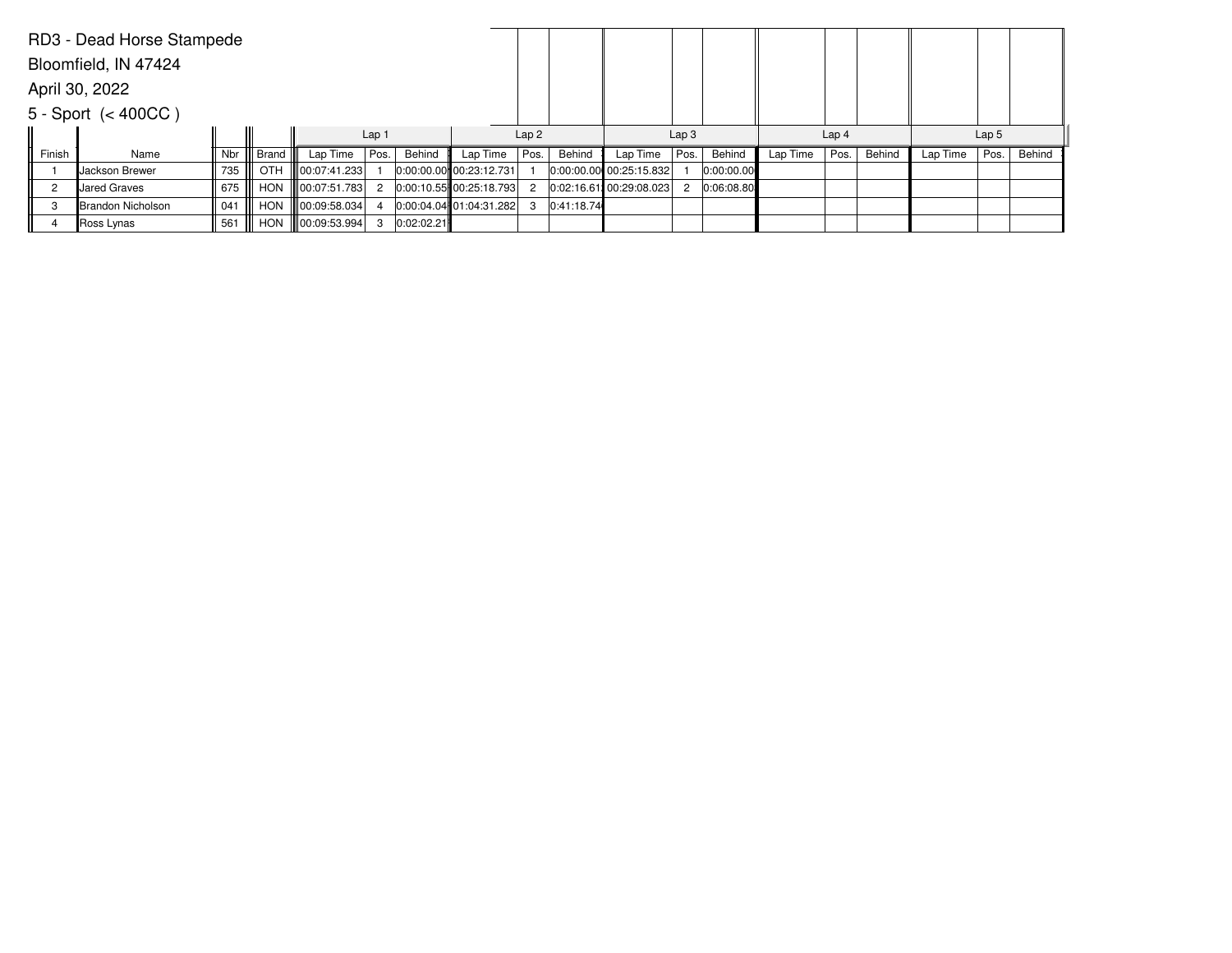|                | RD3 - Dead Horse Stampede |     |              |              |                  |        |                             |      |            |                         |                  |            |                             |                  |            |                           |                  |            |
|----------------|---------------------------|-----|--------------|--------------|------------------|--------|-----------------------------|------|------------|-------------------------|------------------|------------|-----------------------------|------------------|------------|---------------------------|------------------|------------|
|                | Bloomfield, IN 47424      |     |              |              |                  |        |                             |      |            |                         |                  |            |                             |                  |            |                           |                  |            |
|                | April 30, 2022            |     |              |              |                  |        |                             |      |            |                         |                  |            |                             |                  |            |                           |                  |            |
|                | 5 - Super Senior 50+      |     |              |              |                  |        |                             |      |            |                         |                  |            |                             |                  |            |                           |                  |            |
|                |                           |     |              |              | Lap <sub>1</sub> |        |                             | Lap2 |            |                         | Lap <sub>3</sub> |            |                             | Lap <sub>4</sub> |            |                           | Lap <sub>5</sub> |            |
| Finish         | Name                      | Nbr | <b>Brand</b> | Lap Time     | Pos.             | Behind | Lap Time                    | Pos. | Behind     | Lap Time                | Pos.             | Behind     | Lap Time                    | Pos.             | Behind     | Lap Time                  | Pos.             | Behind     |
|                | <b>Bill Patton</b>        | 026 | <b>HON</b>   | 00:07:38.923 |                  |        | $ 0:00:00.00 $ 00:21:21.681 |      |            | 0:00:00.00 00:21:48.350 |                  |            | 0:00:00.00 00:21:44.641     |                  |            | $0:00:00.00$ 00:22:25.100 |                  | 0:00:00.00 |
| $\overline{2}$ | Lance Nunn                | 049 | <b>HON</b>   | 00:07:40.143 | $\overline{2}$   |        | $0:00:01.22$ 00:23:53.912   |      |            | 0:00:35.55 00:23:57.361 | 2                |            | 0:04:42.46 00:23:52.032     | 2                |            | $0:06:49.85$ 00:24:49.562 |                  | 0:09:14.31 |
| 3              | Scott Hash                | 055 | <b>HON</b>   | 00:07:42.603 | 3                |        | $0:00:02.46$ 00:23:15.902   |      |            | 0:01:57.90 00:25:13.002 | 3                |            | $ 0:00:40.09 $ 00:25:20.242 | 3                | 0:02:08.30 |                           |                  |            |
|                | Mark Devins               | 571 | YAM          | 00:10:10.975 | -5               |        | $0:01:23.98$ 00:29:16.043   |      |            | 0:00:01.48 00:34:33.297 |                  | 0:17:48.80 |                             |                  |            |                           |                  |            |
| 5              | Lancha Smith              | 052 | <b>HON</b>   | 00:08:46.994 |                  |        | $0:01:04.39$ 00:30:38.544   |      | 0:07:51.48 |                         |                  |            |                             |                  |            |                           |                  |            |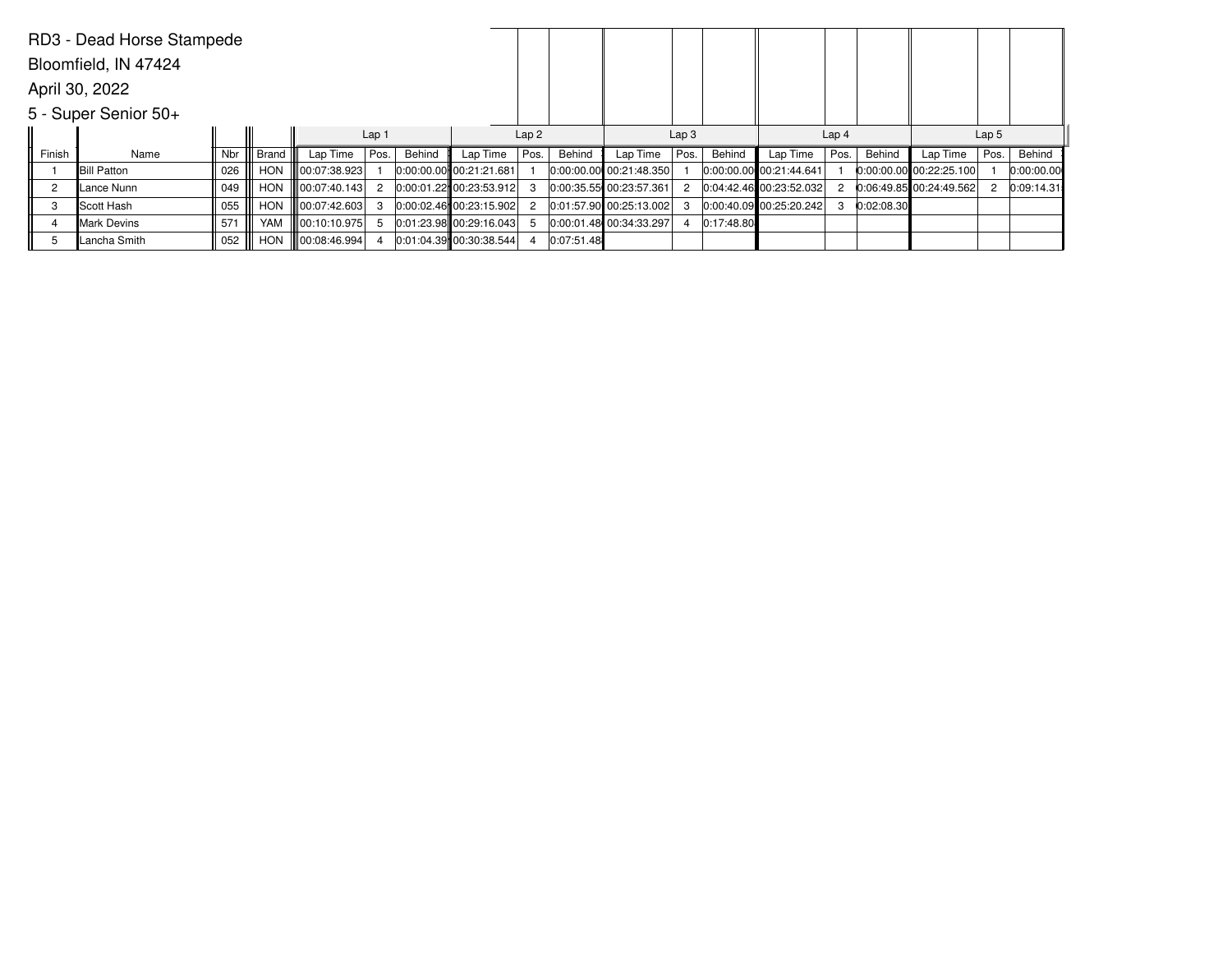|                | RD3 - Dead Horse Stampede |     |              |                      |                  |            |                             |                |            |                           |                  |            |                             |                  |            |          |                  |        |
|----------------|---------------------------|-----|--------------|----------------------|------------------|------------|-----------------------------|----------------|------------|---------------------------|------------------|------------|-----------------------------|------------------|------------|----------|------------------|--------|
|                | Bloomfield, IN 47424      |     |              |                      |                  |            |                             |                |            |                           |                  |            |                             |                  |            |          |                  |        |
|                | April 30, 2022            |     |              |                      |                  |            |                             |                |            |                           |                  |            |                             |                  |            |          |                  |        |
| 7 - Womens     |                           |     |              |                      |                  |            |                             |                |            |                           |                  |            |                             |                  |            |          |                  |        |
|                |                           |     |              |                      | Lap <sub>1</sub> |            |                             | Lap2           |            |                           | Lap <sub>3</sub> |            |                             | Lap <sub>4</sub> |            |          | Lap <sub>5</sub> |        |
| Finish         | Name                      | Nbr | <b>Brand</b> | Lap Time             | Pos.             | Behind     | Lap Time                    | Pos.           | Behind     | Lap Time                  | Pos.             | Behind     | Lap Time                    | Pos.             | Behind     | Lap Time | Pos.             | Behind |
|                | llSamantha White          | 627 | YAM          | 00:09:47.644         | 2                |            | 0.00:33.91 00:27:02.404     |                |            | $0:00:00.00$ 00:27:36.103 |                  |            | $ 0:00:00.00 $ 00:29:14.854 |                  | 0:00:00.00 |          |                  |        |
| $\overline{c}$ | Tori Gard                 | 008 | YAM          | 00:09:13.734         |                  |            | 0:00:00.00 00:28:13.984     | $\overline{2}$ |            | 0:00:37.67 00:28:38.824   | 2                |            | $ 0.01:40.39 $ 00:29:01.004 | 2                | 0:01:26.54 |          |                  |        |
| 3              | <b>Hayley Cook</b>        | 077 | YAM          | 00:09:48.904         | 3                |            | 0.00:01.26 00:37:51.748     | 3              |            | 0:10:12.93 00:44:29.772   | 3                | 0:26:03.88 |                             |                  |            |          |                  |        |
|                | Courtney Claycomb         | 112 | HON          | 00:11:55.025         | 5                |            | $ 0.01:55.57 $ 00:41:55.561 | $\overline{4}$ | 0:06:09.93 |                           |                  |            |                             |                  |            |          |                  |        |
| 5              | Cadience Dildine          | 423 | OTH          | $\  00:09:59.455 \ $ | 4                | 0:00:10.55 |                             |                |            |                           |                  |            |                             |                  |            |          |                  |        |
| 6              | lSavannah Price           | 834 | HON          | $\  00:12:53.176 \ $ | 6                | 0:00:58.15 |                             |                |            |                           |                  |            |                             |                  |            |          |                  |        |
|                | <b>Faith Flaurr</b>       | 424 | YAM          | 00:54:25.036         |                  | 0:41:31.86 |                             |                |            |                           |                  |            |                             |                  |            |          |                  |        |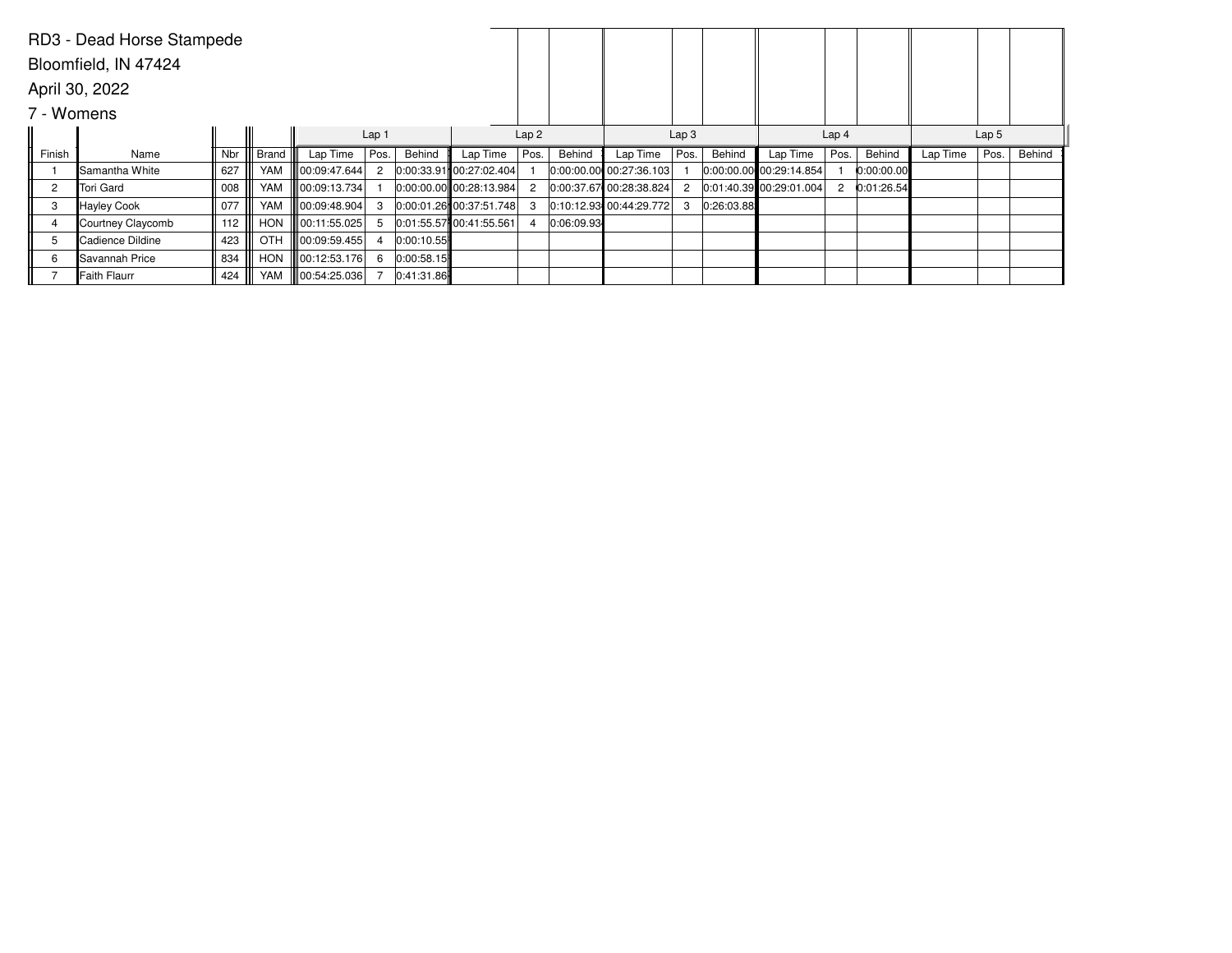|                 | RD3 - Dead Horse Stampede |     |              |                     |                |            |                           |      |            |                         |                  |            |                             |                  |            |          |                  |        |
|-----------------|---------------------------|-----|--------------|---------------------|----------------|------------|---------------------------|------|------------|-------------------------|------------------|------------|-----------------------------|------------------|------------|----------|------------------|--------|
|                 | Bloomfield, IN 47424      |     |              |                     |                |            |                           |      |            |                         |                  |            |                             |                  |            |          |                  |        |
|                 | April 30, 2022            |     |              |                     |                |            |                           |      |            |                         |                  |            |                             |                  |            |          |                  |        |
| $8 - D$ 14 - 21 |                           |     |              |                     |                |            |                           |      |            |                         |                  |            |                             |                  |            |          |                  |        |
|                 |                           |     |              |                     | Lap 1          |            |                           | Lap2 |            |                         | Lap <sub>3</sub> |            |                             | Lap <sub>4</sub> |            |          | Lap <sub>5</sub> |        |
| Finish          | Name                      | Nbr | <b>Brand</b> | Lap Time            | Pos.           | Behind     | Lap Time                  | Pos. | Behind     | Lap Time                | Pos.             | Behind     | Lap Time                    | Pos.             | Behind     | Lap Time | Pos.             | Behind |
|                 | Wade Walton               | 226 | HON          | 00:08:54.584        |                |            | 0:00:00.00 00:25:03.702   |      |            | 0:00:00.00 00:26:31.093 |                  |            | $ 0:00:00.00 $ 00:27:07.423 |                  | 0:00:00.00 |          |                  |        |
| $\overline{c}$  | Cameron Schwartz          | 593 | OTH          | 00:09:19.075        | $\overline{2}$ |            | 0:00:24.49 00:27:34.403   | 2    |            | 0:02:55.19 00:25:50.492 | $\mathbf{2}$     |            | $0:02:14.59$ 00:28:40.104   | 2                | 0:03:47.27 |          |                  |        |
| 3               | Jayce Monnett             | 313 | HON          | 00:11:20.596        | 8              |            | 0:00:10.44 00:31:07.074   | -5   |            | 0:00:20.16 00:28:16.724 |                  |            | 0:00:14.08 00:28:56.564     |                  | 0:08:16.88 |          |                  |        |
| 4               | Colton Moran              | 118 | YAM          | $\ 00:12:06.076\ $  | 11             |            | 0:00:21.21 00:30:39.565   | 6    |            | 0:00:17.97 00:28:19.383 | 5                |            | $ 0:00:20.63 $ 00:28:44.524 |                  | 0:00:08.59 |          |                  |        |
| 5               | Rusty Cunningham          | 614 | HON          | 00:11:21.845        | 9              |            | 0:00:01.24 00:32:53.436   | 8    |            | 0:01:26.15 00:27:50.534 | 6                |            | 0:01:00.79 00:38:11.028     | 5                | 0:10:27.29 |          |                  |        |
| 6               | Landon Harder             | 624 | <b>HON</b>   | 00:12:55.426        | 12             |            | 0:00:49.35 00:29:12.084   | 4    |            | 0:03:07.06 00:28:22.804 | 3                | 0:07:46.34 |                             |                  |            |          |                  |        |
|                 | <b>Trentin Asher</b>      | 178 | HON          | 00:11:10.155        |                |            | 0:00:04.71 00:31:38.975   |      |            | 0:00:03.48 00:30:12.685 |                  | 0:00:56.00 |                             |                  |            |          |                  |        |
| 8               | Bray Booe                 | 547 | OTH          | 00:10:52.605        | $\overline{a}$ |            | 0.00:32.97 00:43:24.831   | 9    |            | 0:10:02.15 00:32:09.166 | 8                | 0:13:24.78 |                             |                  |            |          |                  |        |
| 9               | Owen Fitzgerald           | 020 | HON          | 00:11:05.445        | 6              |            | 0:00:07.71 00:27:55.004   | 3    | 0:02:06.97 |                         |                  |            |                             |                  |            |          |                  |        |
| 10              | Cole Ponton               | 103 | YAM          | 00:10:19.635        | -3             |            | $0:01:00.56$ 01:31:10.414 | 10   | 0:47:12.61 |                         |                  |            |                             |                  |            |          |                  |        |
| 11              | Nash Bruner               | 468 | OTH          | 00:10:57.735        | 5              | 0:00:05.13 |                           |      |            |                         |                  |            |                             |                  |            |          |                  |        |
| 12              | Ethan Hendrix             | 108 |              | HON    00:11:44.866 | 10             | 0:00:23.02 |                           |      |            |                         |                  |            |                             |                  |            |          |                  |        |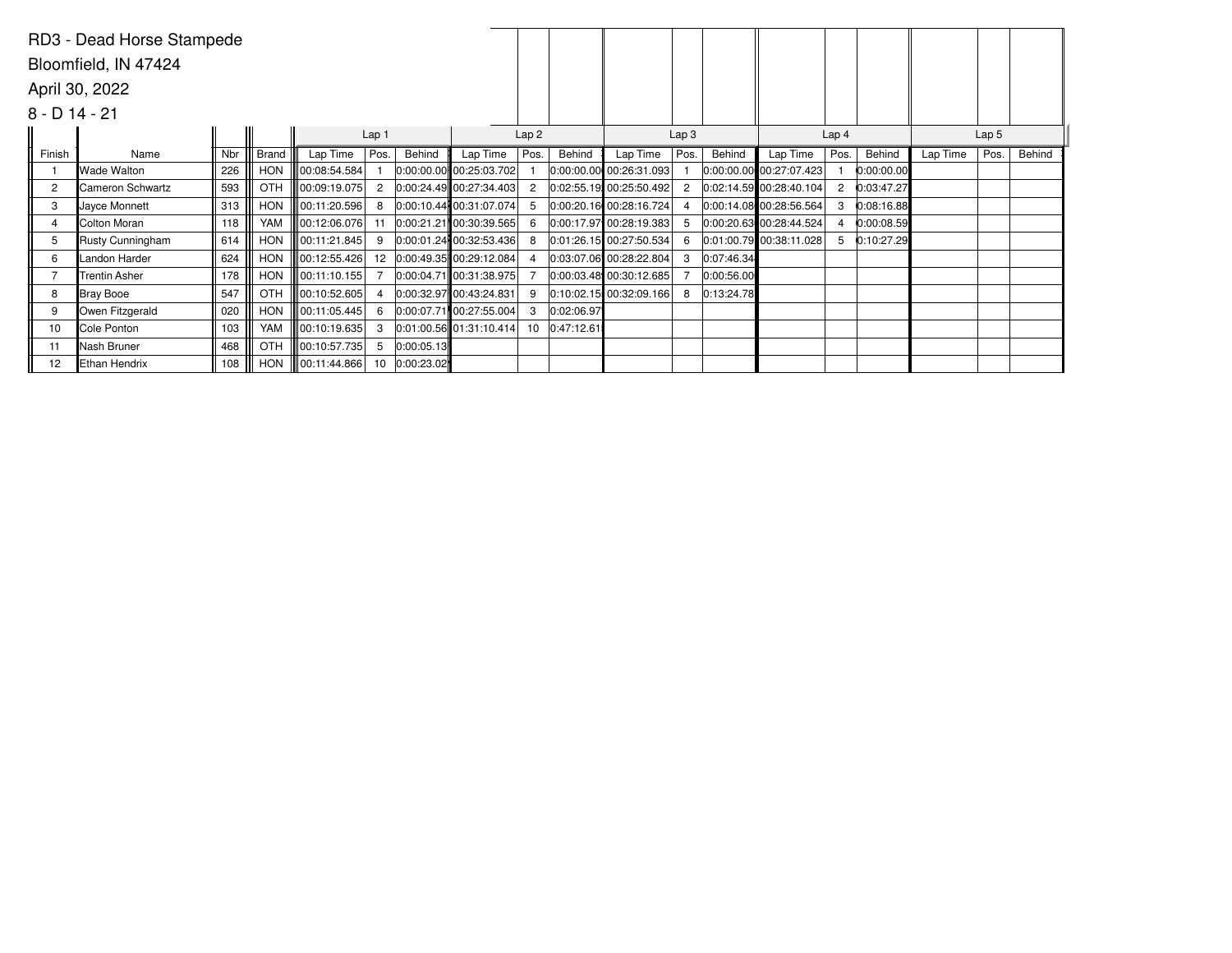|              | RD3 - Dead Horse Stampede |     |            |                      |                  |            |                             |      |        |                         |                  |        |                         |                  |            |          |                  |        |
|--------------|---------------------------|-----|------------|----------------------|------------------|------------|-----------------------------|------|--------|-------------------------|------------------|--------|-------------------------|------------------|------------|----------|------------------|--------|
|              | Bloomfield, IN 47424      |     |            |                      |                  |            |                             |      |        |                         |                  |        |                         |                  |            |          |                  |        |
|              | April 30, 2022            |     |            |                      |                  |            |                             |      |        |                         |                  |        |                         |                  |            |          |                  |        |
| $9 - D 22 +$ |                           |     |            |                      |                  |            |                             |      |        |                         |                  |        |                         |                  |            |          |                  |        |
|              |                           |     |            |                      | Lap <sub>1</sub> |            |                             | Lap2 |        |                         | Lap <sub>3</sub> |        |                         | Lap <sub>4</sub> |            |          | Lap <sub>5</sub> |        |
| Finish       | Name                      | Nbr | Brand      | Lap Time             | Pos.             | Behind     | Lap Time                    | Pos. | Behind | Lap Time                | Pos.             | Behind | Lap Time                | Pos.             | Behind     | Lap Time | Pos.             | Behind |
|              | Uames Sayler              | 106 | <b>OTH</b> | 00:10:53.656         |                  |            | $ 0:00:00.00 $ 00:30:24.124 |      |        | 0:00:00.00 00:29:27.804 |                  |        | 0:00:00.00 00:33:33.827 |                  | 0:00:00.00 |          |                  |        |
| ◠            | Neal Yoder                | 309 | OTH        | $\  00:16:37.278 \ $ | -2               | 0:05:43.62 |                             |      |        |                         |                  |        |                         |                  |            |          |                  |        |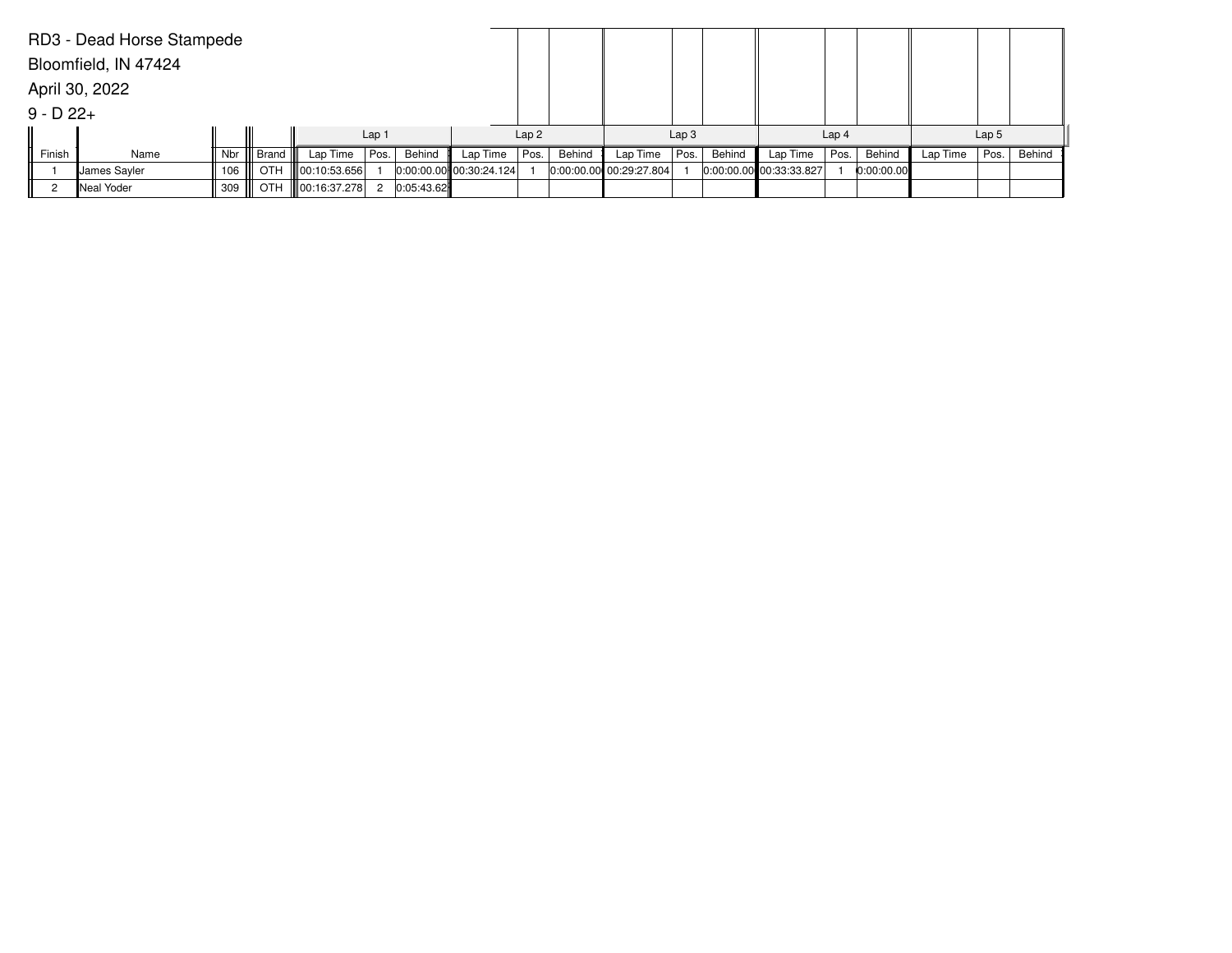|        | RD3 - Dead Horse Stampede |     |       |              |                  |            |          |      |        |          |                  |        |          |                  |        |          |                  |        |
|--------|---------------------------|-----|-------|--------------|------------------|------------|----------|------|--------|----------|------------------|--------|----------|------------------|--------|----------|------------------|--------|
|        | Bloomfield, IN 47424      |     |       |              |                  |            |          |      |        |          |                  |        |          |                  |        |          |                  |        |
|        | April 30, 2022            |     |       |              |                  |            |          |      |        |          |                  |        |          |                  |        |          |                  |        |
|        | 10 - School Boy           |     |       |              |                  |            |          |      |        |          |                  |        |          |                  |        |          |                  |        |
|        |                           |     |       |              | Lap <sub>1</sub> |            |          | Lap2 |        |          | Lap <sub>3</sub> |        |          | Lap <sub>4</sub> |        |          | Lap <sub>5</sub> |        |
| Finish | Name                      | Nbr | Brand | Lap Time     | Pos.             | Behind     | Lap Time | Pos. | Behind | Lap Time | Pos.             | Behind | Lap Time | Pos.             | Behind | Lap Time | Pos.             | Behind |
|        | Waylon Witty              | 220 | YAM   | 00:11:47.176 |                  | 0:00:00.00 |          |      |        |          |                  |        |          |                  |        |          |                  |        |